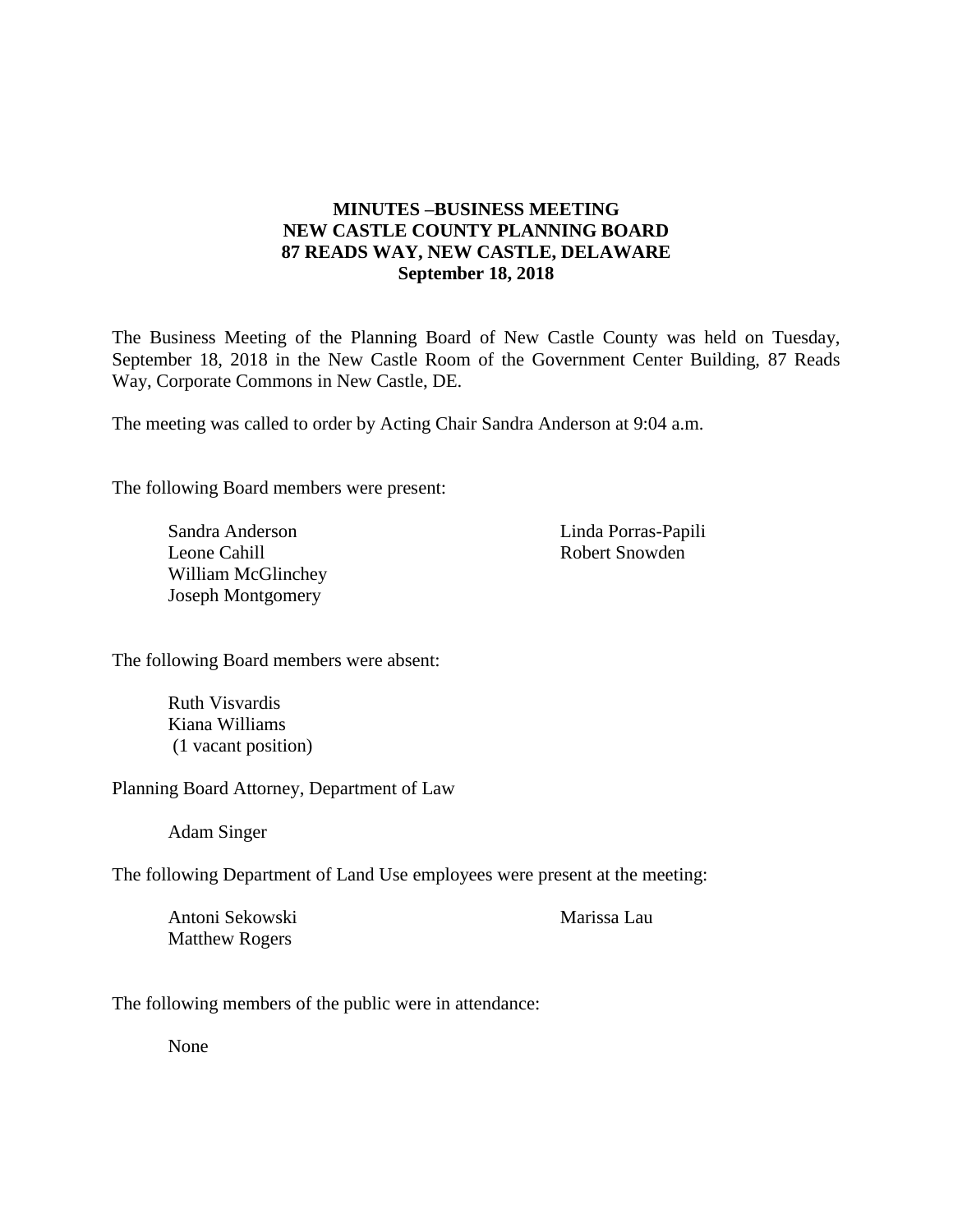### **MINUTES**

June 19, 2018

#### **DEFERRALS**

None

#### **BUSINESS -**

**App. 2018-0093-S:** The terminus of First State Boulevard (TP: 08-056.00-001). Exploratory Minor Land Development Plan for **Stanton Water Treatment Plant** proposes to demolish existing 1,005 SF building and construct two 2.0 MG finished water storage tanks, 52 feet in height, a 6,040 high service pumping station building and associated site improvements. I Zoning. CD 1. Mill Creek Hundred

The Department has considered the Standards for Elevated Storage Tanks and Standpipes in Section 40.03.334.B.1 and 40.03.334.B.2 and finds that the proposed tanks will have minimal impact on adjoining properties. Based on this analysis The Department of Land Use recommends **CONDITIONAL APPROVAL** of Application 2018-0093-S with the condition that the storage tanks are painted a shade of blue to best blend with the sky as determined by the Department.

At a business meeting held on September 18, 2018, the Planning Board considered the Department of Land Use recommendation. On a motion by Mr. Montgomery, seconded by Mr. Snowden, the Planning Board voted to grant **CONDITIONAL APPROVAL** of Application 2018-0093-S with the condition that the storage tanks are painted a shade of blue to best blend with the sky as determined by the Department. The motion passed by a **VOTE of 4-0-1-3** (YES: Anderson, Cahill, Papili, Montgomery, Snowden; NO: None; ABSTAIN: McGlinchey; ABSENT: Visvardis, Williams)

In discussion preceding the vote the Board members offered the following comments:

Ms. Papili commented that she would have preferred for the applicant to better reach out to the community. Mr. Snowden commended the applicant's submissions to the Board as being useful in their analysis.

#### **OTHER BUSINESS**

Ms. Anderson asked the Department if it had an official stance on Ordinance 18-095 regarding live streaming hearings. Matthew Rogers, Planner for the Department of Land Use stated that the Department did not have an official stance as of yet.

# **REPORT OF COMMITTEES**

None.